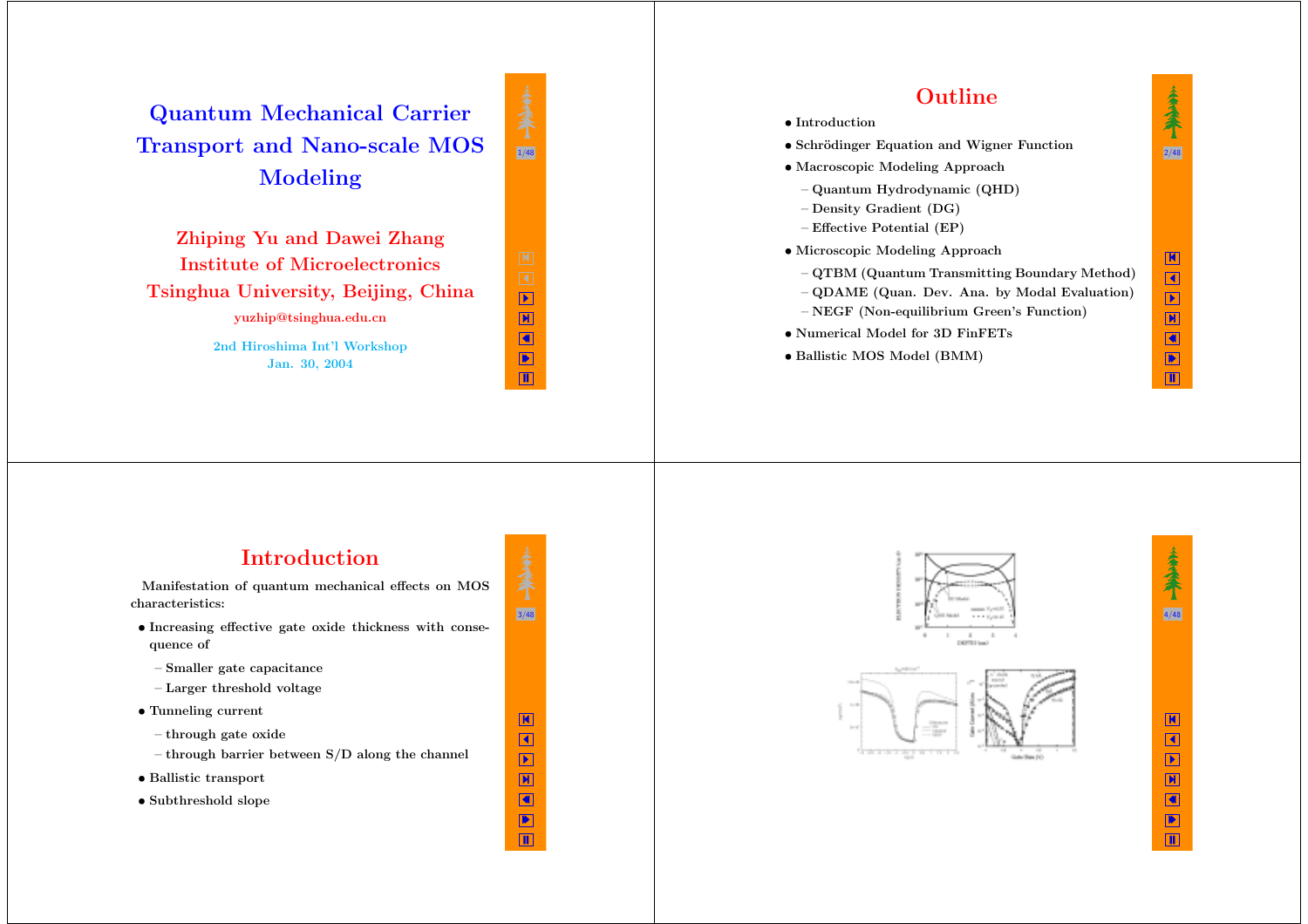**Modeling approaches:**

*•* **Macroscopic: particle (solve Shockley semiconductor eqs.)**

 $5/48$ 

K  $\blacktriangleleft$  X ◀ ▶ Щ

K  $\blacktriangleleft$  X ◀ ▶ Щ

 $(5)$ 

- **– Quantum hydrodynamic model (QHD)**
- **– Density gradient drift-diffusion (QDD)**
- **– Effective potential approach (EP)**
- *•* **Microscopic: wavefunction (solve Schr¨odinger eq.)**
	- **– Quantum transmitting boundary method (QTBM)**
	- **– Modified QTBM – QDAME**
- **– Green's function approach – NEGF**
- *•* **Compact circuit model**
	- **– Changing threshold voltage**
	- **– Model ballistic transport (transmission theory)**

## **Schrödinger Equation** and **Wigner Function**

• Schrödinger Equation

$$
\left[-\frac{\hbar^2}{2m^*}\nabla^2 + U(\mathbf{r})\right]\Psi(\mathbf{r}) = E\Psi(\mathbf{r})\tag{1}
$$

• Wigner Function

$$
f_W(\mathbf{r}, \mathbf{p}) = \frac{1}{(\pi \hbar)^3} \int \Psi^*(\mathbf{r} + \mathbf{r}') \Psi(\mathbf{r} - \mathbf{r}') e^{2i\mathbf{p}\cdot\mathbf{r}'/\hbar} d\mathbf{r}'
$$
 (2)

Momentum-shifted Wigner fuction

$$
f_W^{(2)}(\mathbf{x}, \mathbf{p}) = \mathcal{A} \frac{e^{-\beta E}}{(2\pi\hbar)^3} \left\{ 1 + \hbar^2 \left[ -\frac{\beta^2}{8m^*} \nabla^2 U + \frac{\beta^3}{24m^*} (\nabla U \cdot \nabla U) + \frac{\beta^3}{24m^*} (\mathbf{p}' \cdot \nabla)^2 U \right] \right\}
$$
(3)

where  $\mathbf{p}' = \mathbf{p} - m^* \mathbf{u}$  with **u**, the macroscopic fluid (or drift) velocity, and  $E = p'^2/2m^* + U$ .

#### • Wigner-Boltzmann Equation

$$
\frac{\partial f_W}{\partial t} + \frac{\mathbf{p} \cdot \nabla f_W}{m^*} - \frac{2}{\hbar} \sin \left( \frac{\hbar}{2} \nabla^U \cdot \nabla_{\mathbf{p}} \right) U(\mathbf{r}) f_W(\mathbf{r}, \mathbf{p}) = 0 \quad (4)
$$
\nuse the integral form by defining the replaced potential energy.

\n

Or use the integral form by defining the nonlocal potential energy

$$
\hat{U}(\mathbf{r}, \mathbf{p}) = 2 \int \sin\left(\frac{\mathbf{p} \cdot \mathbf{y}}{\hbar}\right) \left[U(\mathbf{r} + \mathbf{y}/2) - U(\mathbf{r} - \mathbf{y}/2)\right] d\mathbf{y}
$$

The Wigner-Boltzmann eq. then takes form of

$$
\frac{\partial f_W}{\partial t} + \frac{\mathbf{p} \cdot \nabla f_W}{m^*} - \frac{2}{\hbar} \int \frac{1}{2\pi \hbar} \hat{U}(\mathbf{r}, \mathbf{p} - \mathbf{p}') f_W(\mathbf{r}, \mathbf{p}') d\mathbf{p}' = 0 \quad (6)
$$

$$
Moment Approach - QHD
$$

- Retaining terms up to  $\hbar^2$  in the serious expansion of Eq. (4) and take first three moments in **p**-space:  $1, \mathbf{p}, \mathbf{p} \cdot \mathbf{p}/2m^*$ .
- Quantum Hydrodynamic Equations

 $\frac{\partial n}{\partial t} + \frac{1}{m^*}$ 

$$
\nabla \cdot \mathbf{\Pi} = 0 \tag{7}
$$

$$
\frac{\partial}{\partial t}\Pi_i + \nabla \cdot (\mathbf{u}\Pi_i) - \sum_{j=1}^3 \frac{\partial P_{ji}}{\partial x_j} = -n \frac{\partial U}{\partial x_i} - \frac{1}{\tau_p}\Pi_i, \ i = 1, 2, 3(8)
$$

$$
\frac{\partial W}{\partial t} + \nabla \cdot (\mathbf{u}W - \hat{P}\mathbf{u} + \mathbf{q}) = -\frac{1}{m^*}\mathbf{\Pi} \cdot \nabla U - \frac{W - W_0}{\tau_w} (9)
$$

for variables  $n, \mathbf{u}$ , and energy density W, where  $\Pi = nm^* \mathbf{u}$  is the momentum density and  $\hat{P}$  the stress tensor.

• Quantum corrections

The gradient of carrier density is <sup>a</sup> manifestation of non-locality, which is the essence of quantum mechanics.

K  $\blacktriangleleft$  $\mathbf{E}$ X ∢ ▶

Щ

8/48

秦余

6/48

秦余

K  $\blacktriangleleft$  $\boxed{\blacktriangleright}$ X ◀ ▶ Щ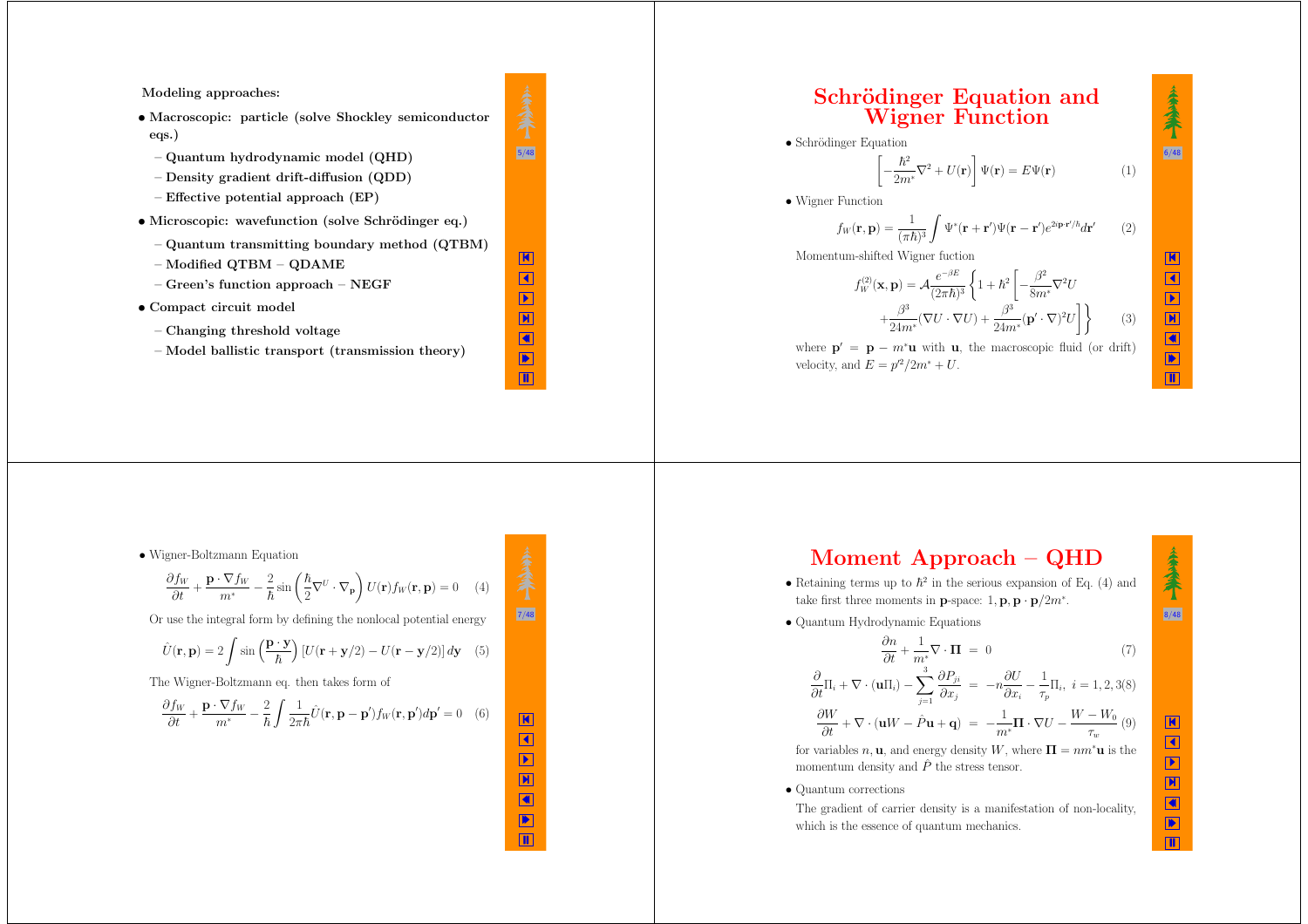**–** Stress tensor

$$
\hat{P} = -nTI + \frac{\hbar^2 n}{12m^*} (\nabla \nabla) \ln n \tag{10}
$$

 $4.4$   $-1.4$   $-1.4$   $-1.4$   $-1.4$   $-1.4$   $-1.4$   $-1.4$   $-1.4$   $-1.4$   $-1.4$   $-1.4$   $-1.4$   $-1.4$   $-1.4$   $-1.4$   $-1.4$   $-1.4$   $-1.4$   $-1.4$   $-1.4$   $-1.4$   $-1.4$   $-1.4$   $-1.4$   $-1.4$   $-1.4$   $-1.4$   $-1.4$   $-1.4$   $-1.4$   $-1.4$ 

K  $\blacktriangleleft$  X ◀ ▶ Щ

 $\boxed{11/48}$ 

<sup>−</sup> *<sup>N</sup>*<sup>−</sup>*<sup>A</sup>* ) (22)

K  $\blacktriangleleft$  $\boxed{\blacktriangleright}$ X ◀ ▶ Щ

$$
W = \frac{3}{2}nT + \frac{1}{2}m^{*}nu^{2} - \frac{\hbar^{2}n}{24m^{*}}\nabla^{2}\ln n
$$
 (11)

**–** A compact form

**–** Energy density

$$
\nabla \cdot (\nabla \ln n) = -\frac{1}{n^2} \nabla n \cdot \nabla n + \frac{1}{n} \nabla^2 n \qquad (12)
$$

$$
2 \frac{\nabla^2 \sqrt{n}}{\sqrt{n}} = -\frac{1}{2} \frac{1}{n^2} \nabla n \cdot \nabla n + \frac{1}{n} \nabla^2 n \qquad (13)
$$

# **Density Gradient (DG) Drift-Diffusion Model**

 $V_n = V + Q_n$  (14)  $V_p = V - Q_p$  (15)  $10/48$ 

秦余

K  $\blacktriangleleft$  X ◀  $\frac{1}{\sqrt{2}}$ 

where quantum potential

$$
Q_n = 2b_n \frac{\nabla^2 \sqrt{n}}{\sqrt{n}}, \quad b_n = \frac{\hbar^2}{12qm_n^*} \tag{16}
$$

$$
Q_p = 2b_p \frac{\nabla^2 \sqrt{p}}{\sqrt{p}}, \quad b_p = \frac{\hbar^2}{12qm_p^*}
$$
 (17)

*Vn* and *V<sup>p</sup>* are used in the <sup>p</sup>lace of *V* for conventional DD formulation, e.g.,

$$
n = n_i e^{(V_n - \phi_n)/V_T}
$$
 (18)  
\n
$$
p = n_i e^{(\phi_p - V_p)/V_T}
$$
 (19)

The carrier fluxes are expressed as

$$
\mathbf{F}_n = -D_n \nabla n + \mu_n n \nabla V_n
$$
\n
$$
\mathbf{F}_p = -D_p \nabla p - \mu_p p \nabla V_p
$$
\n(20)\n(21)

Solving Shockley semiconductor equations for *n, p,* and *V*

$$
\nabla \cdot (\epsilon \nabla V) = -q(p - n + N_D^+ - N_A^-)
$$
(22)  

$$
\nabla \cdot \mathbf{F}_n + r = 0
$$
(23)  

$$
\nabla \cdot \mathbf{F}_p + r = 0
$$
(24)

#### **Solution approaches**

(main challenge: the robustness of the method)

• Trade number of variables to the order of derivative

• Five variables: 
$$
V, S_n = \sqrt{n}, S_p = \sqrt{p}, \phi_n
$$
, and  $\phi_p$ .

Equation set:

$$
\nabla \cdot (\epsilon \nabla V) + q(p - n + N_D^+ - N_A^-) = 0 \qquad (25)
$$
  

$$
\nabla \cdot (b_n \nabla S_n) + \frac{S_n}{2} \left( V - \frac{k_B T}{q} \ln \frac{n}{n_i} - \phi_n \right) = 0 \qquad (26)
$$
  

$$
\nabla \cdot (b_p \nabla S_p) - \frac{S_p}{2} \left( V + \frac{k_B T}{q} \ln \frac{n}{n_i} - \phi_p \right) = 0 \qquad (27)
$$
  

$$
\nabla \cdot (\mu_n n \nabla \phi_n) + \frac{\partial n}{\partial t} + r = 0 \qquad (28)
$$
  

$$
\nabla \cdot (\mu_p p \nabla \phi_p) - \frac{\partial p}{\partial t} - r = 0 \qquad (29)
$$

The disadvantage of this scheme is when  $b \rightarrow 0$ , the Helmhotz equations, Eqs. (26-27) becomes singular. The convergence behavior is poor, often needs to keep the bias step small to prevent negative  $S_n(\sqrt{n})$  and  $S_p(\sqrt{p})$ .

 $12/48$ 

K  $\blacktriangleleft$ Þ X ◀ ▶ Щ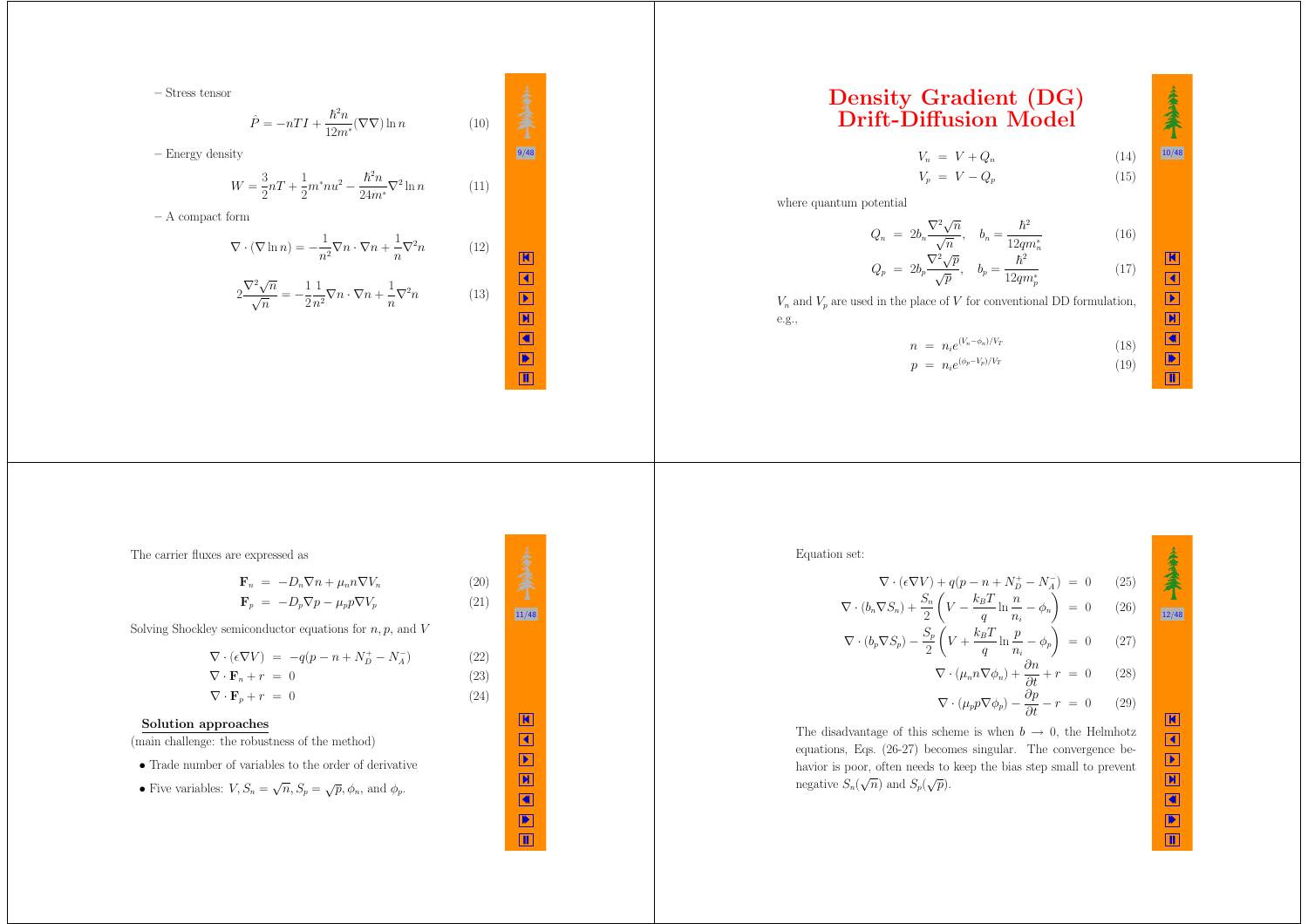

• Use variables  $V, u_n, u_p, \phi_n$ , and  $\phi_p$  (Prof. Shinji Odanaka of Osaka Uni.) where *y V*<sup>*p*</sup> *V*<sup>*p*</sup>

$$
u_n = \frac{V_n - \phi_n}{2}, \quad u_p = \frac{\phi_p - V_p}{2}
$$
 (30)

The advantage with variable *<sup>u</sup>*'s is that the carrier concentration is guaranteed to be positive, e.g.,

$$
S_n = \sqrt{n} = \sqrt{n_i}e^{u_n/V_T} \tag{31}
$$

The eq. for *<sup>u</sup><sup>n</sup>* is

$$
-b_n \nabla \cdot (S_n \nabla u_n) + S_n u_n = \frac{S_n}{2} (V - \phi_n)
$$
 (32)

This eq. is of Sturm-Liouville type of problem for  $u_n$  given  $S_n$ ,  $V$ , and  $\phi_n$ .



Щ

14/48

秦余





The advantage: robustness – The drain bias can jump to 0.5 V in one step.



K

 $\blacktriangleleft$  X ◀ ▶ Щ

15/48

◀ ▶ Щ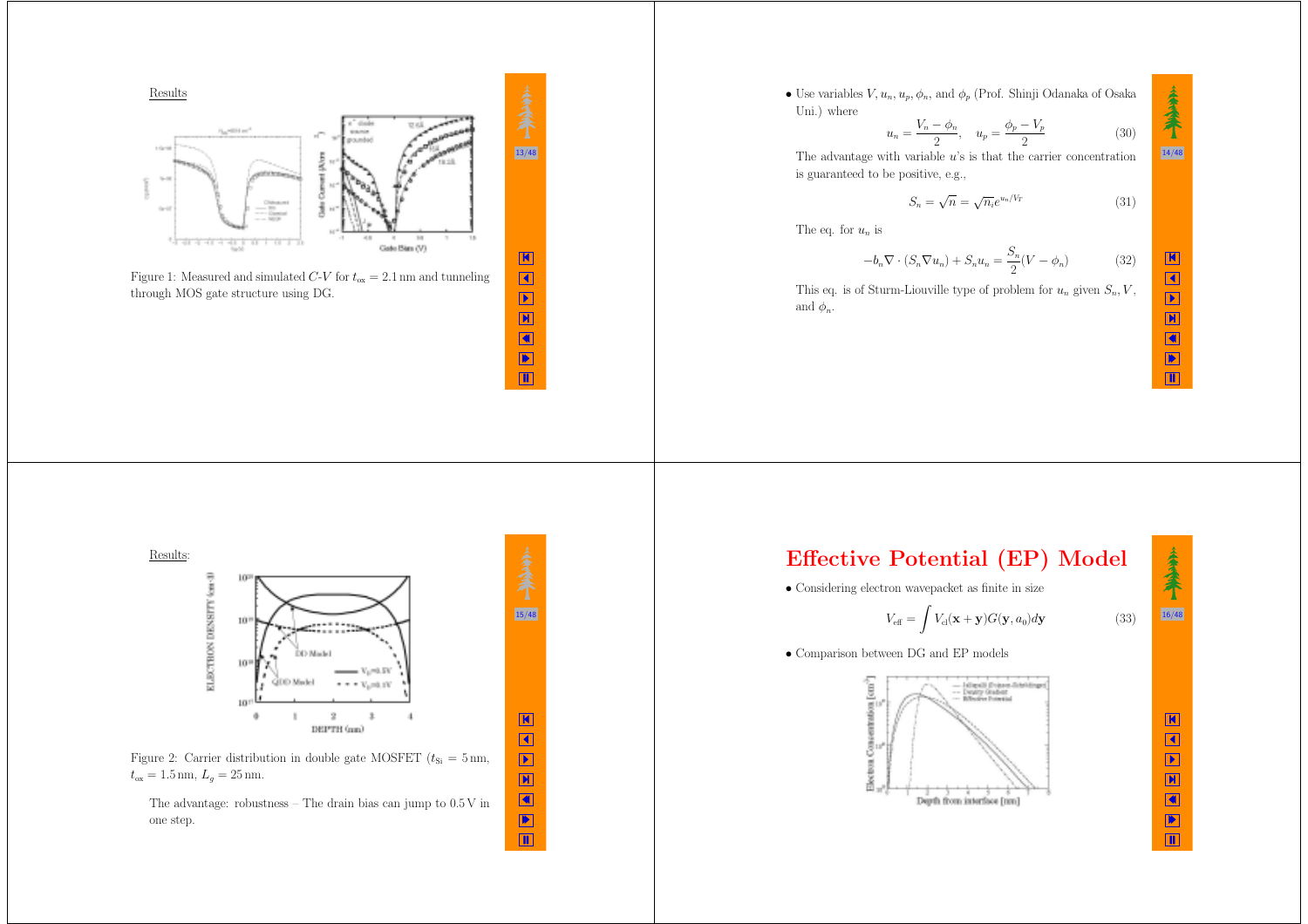• Similarity with DG

$$
V_{\text{eff}}(x) = \frac{1}{\sqrt{2\pi a_0}} \int V(x+\xi)e^{-\xi^2/2a_0^2} d\xi
$$
  

$$
\approx V(x) - \frac{2a_0^2}{\beta} \frac{\partial^2 \ln \sqrt{n/n_0}}{\partial x^2} + \cdots
$$
 (34)

 $\frac{17}{48}$ 

K  $\blacktriangleleft$  X ◀ ▶ Щ

19/48

 $\frac{\mathbf{k}}{\mathbf{k}}$ 

N V R

Poor accuracy of EP may be due to the missing of another term with the same order as  $\hbar^2$ .



General solution procedure:

**–** The solution in the lead *i* has the form of

$$
\psi_i(\xi_i, \eta_i) = \sum_{m=1}^{N_i} \left[ a_m^i \chi_m^i(\xi_i) e^{-jk_m^i \eta_i} + b_m^i \chi_m^i(\xi_i) e^{jk_m^i \eta_i} \right] + \sum_{m=N_i+1}^{\infty} b_m^i \chi_m^i(\xi_i) e^{-jk_m^i \eta_i}
$$
\n(38)

– Eliminating the explicit dependence on  $\Psi_i$ , a mixed BC for  $\Psi_0$ on Γ*<sup>i</sup>* is obtained as

$$
\nabla \Psi_0 \cdot \mathbf{n}_{\Gamma_i} \Big|_{\xi_i} = \sum_{i=1}^{N^i} i k_m^i \chi_m^i(\xi_i) \left( -2a_m^i + \int_{\Gamma_i} \chi_m^i(\Gamma_i) \Psi_0(\Gamma_i) d\Gamma_i \right) - \sum_{m=N^i+1}^{\infty} k_m^i \chi_m^i(\xi_i) \int_{\Gamma_i} \chi_m^i(\Gamma_i) \Psi_0(\Gamma_i) d\Gamma_i \qquad (39)
$$

秦秦 • **Quantum Device Analysis by Mode Evaluation** (**QDAME**) Based on QTBM and has the following features:  $|20/48|$ **–** Able of evaluating *I*-*V* characteristics – Discretely sample a device's density of states using standing wave boundary conditions, decomposing the standing waves into traveling waves injected from the contacts to assign occupancies. Solution procedure:

1. Find standing wavefunctions by imposing (at <sup>Γ</sup>*i*)

$$
\text{ sine}: \Psi_n^{(s)} = 0 \implies E_n^{(s)}
$$
  
cosine:  $\nabla \Psi_n^{(c)} \cdot \mathbf{n}_{\Gamma_i} = 0 \implies E_n^{(c)}$ 

Щ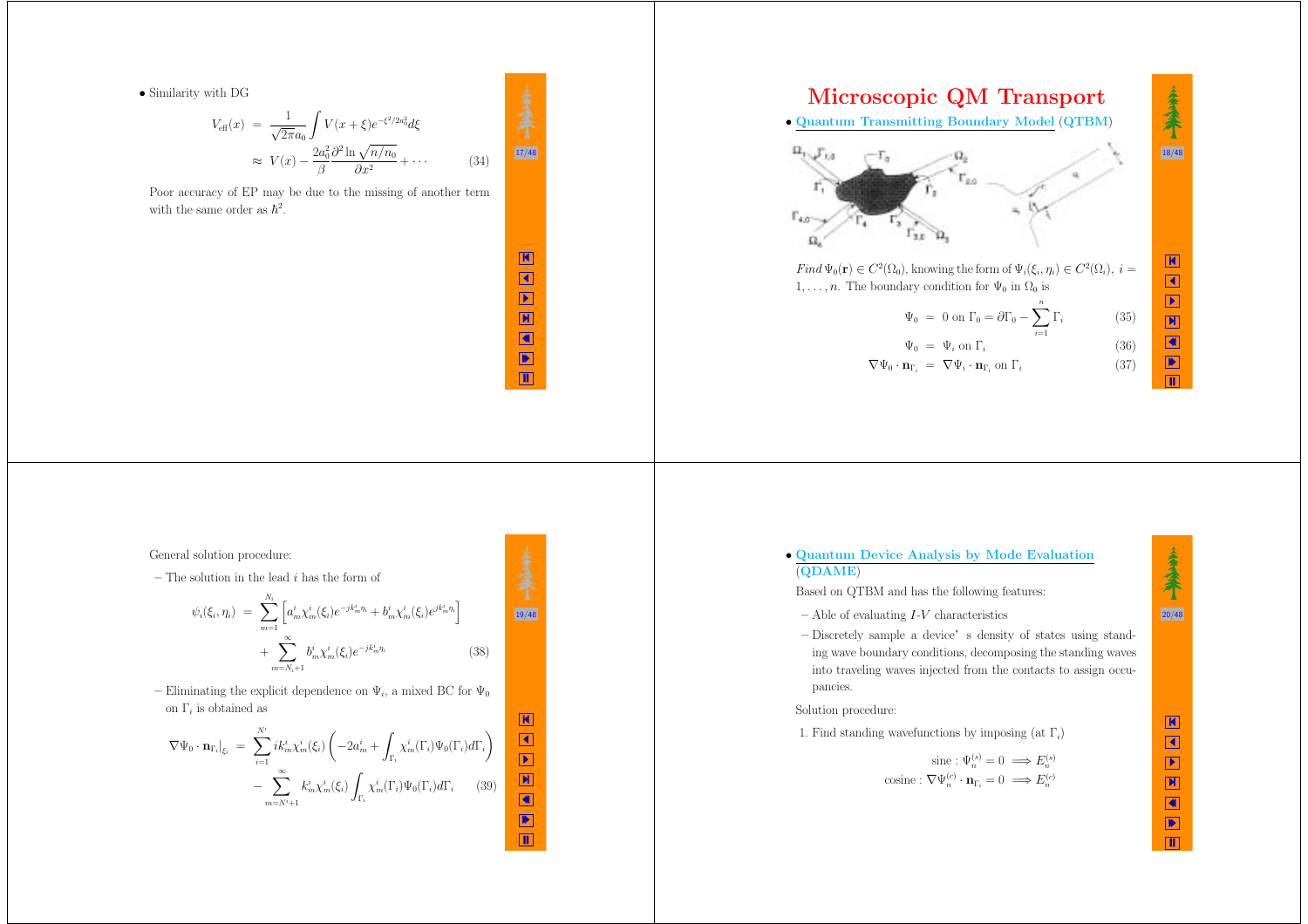2. Decompose the normal mode into traveling components

$$
\Psi_n^{(s,c)}(\mathbf{r}) = \sum_i \Phi_{n,i}^{(s,c)}(\mathbf{r})
$$
\n(40)

- 3. Given the normal mode energy and the injection coefficients, the traveling components are computed using <sup>a</sup> modified version of the QTBM.
- 4. The electron density  $n(\mathbf{r})$  is the sum of electron densities from the sine sampling  $n^{(s)}(\mathbf{r})$  and cosine sampling  $n^{(c)}(\mathbf{r})$ , found by summing over all traveling eigen-component densities multiplied by <sup>a</sup> thermal occupation factor

$$
n(\mathbf{r}) = \sum_{s,c} n^{s,c}(\mathbf{r}) = \sum_{s,c} \left\{ \sum_{n,i} |\Phi_{n,i}^{s,c}(\mathbf{r})|^2 \sum_{p} c_{p,n,i}^{s,c} \rho(k_D^i, T, E_n^{s,c}) \right\}
$$
(41)

where the thermal occupancy factor is the sum of occupancy factor  $\rho(k_D^i, T, E_n^{s,c})$  and coefficients  $c_{p,n,i}^{s,c}$  representing the fractional weight of each mode *p* in lead *i* making up the traveling eigen-component.

Drifted Fermi-Dirac occupancy factor

$$
\rho(k_{Di}, T, E) = \left(\frac{8m_z^i k_B T}{h^2}\right)^{1/2} \times F_{-1/2} \left(\frac{E_{Fi} - E - \frac{h^2}{2m_{\eta}^i} k_D^i (k_D^i - 2k_{\eta}^{p,i})}{k_B T}\right)
$$
(42)

where the drift momentum  $\hbar k_D^i$  in lead *i* is found from the current continuity requirement between lead and device.

K  $\blacktriangleleft$  X

> ◀ ▶ Щ

24/48

秦余

K  $\blacktriangleleft$  $\mathbf{E}$ X ∢ ▶  $\overline{\mathbf{u}}$ 

22/48

秦秦

#### • **Non-equilibrium Green's Function** (**NEGF**)

NEGF provides <sup>a</sup> microscopic theory for quantum transport including dissipative interaction.

Green's function,  $G^R(\mathbf{r}, \mathbf{r}')$ , is obtained from solving Schrödinger equation with boundary conditions

$$
[E - H_d]G^R(\mathbf{r}, \mathbf{r}') - \int \Sigma^R(\mathbf{r}, \mathbf{r}_1) G^R(\mathbf{r}_1, \mathbf{r}') d\mathbf{r}_1 = \delta(\mathbf{r} - \mathbf{r}') \tag{43}
$$

which can be viewed as the wavefunction at the point **<sup>r</sup>** due to <sup>a</sup> unit excitation at **<sup>r</sup>** .

Without the source term, the above Green's function becomes the Schrödinger-like equation with boundary condition built-in it:

$$
E\Psi(\mathbf{r}) = H_d\Psi(\mathbf{r}) + \int \Sigma^R(\mathbf{r}, \mathbf{r}_1)\Psi(\mathbf{r}_1)d\mathbf{r}_1 \tag{44}
$$

which describes the dynamics of an electron inside the device region.

 $G^{R} = [EI - H_d - \Sigma^{R}]^{-1}$  (45) The use of Green's functions

Matrix form of Green's function

 $-$  DOS:  $G^R$  and its conjugate transpose  $G^A = [G^R]^\dagger$  represent the density of states in the energy space.

$$
N(E) = \frac{1}{2\pi} \text{Tr} \left\{ i[G^R(E) - G^A(E)] \right\} \tag{46}
$$

Or the position-dependent density of states

$$
\rho(\mathbf{r}, E) = -\frac{1}{\pi} \text{Im} \left[ G^{R}(\mathbf{r}, \mathbf{r}; E) \right]
$$
\n(47)

$$
\frac{1}{23/48}
$$

K  $\blacktriangleleft$  $\hfill\blacksquare$ X ◀ ▶ Щ

 $\frac{1}{21/48}$ 

K  $\blacktriangleleft$  $\boxed{\blacktriangleright}$ X ◀ ▶  $\blacksquare$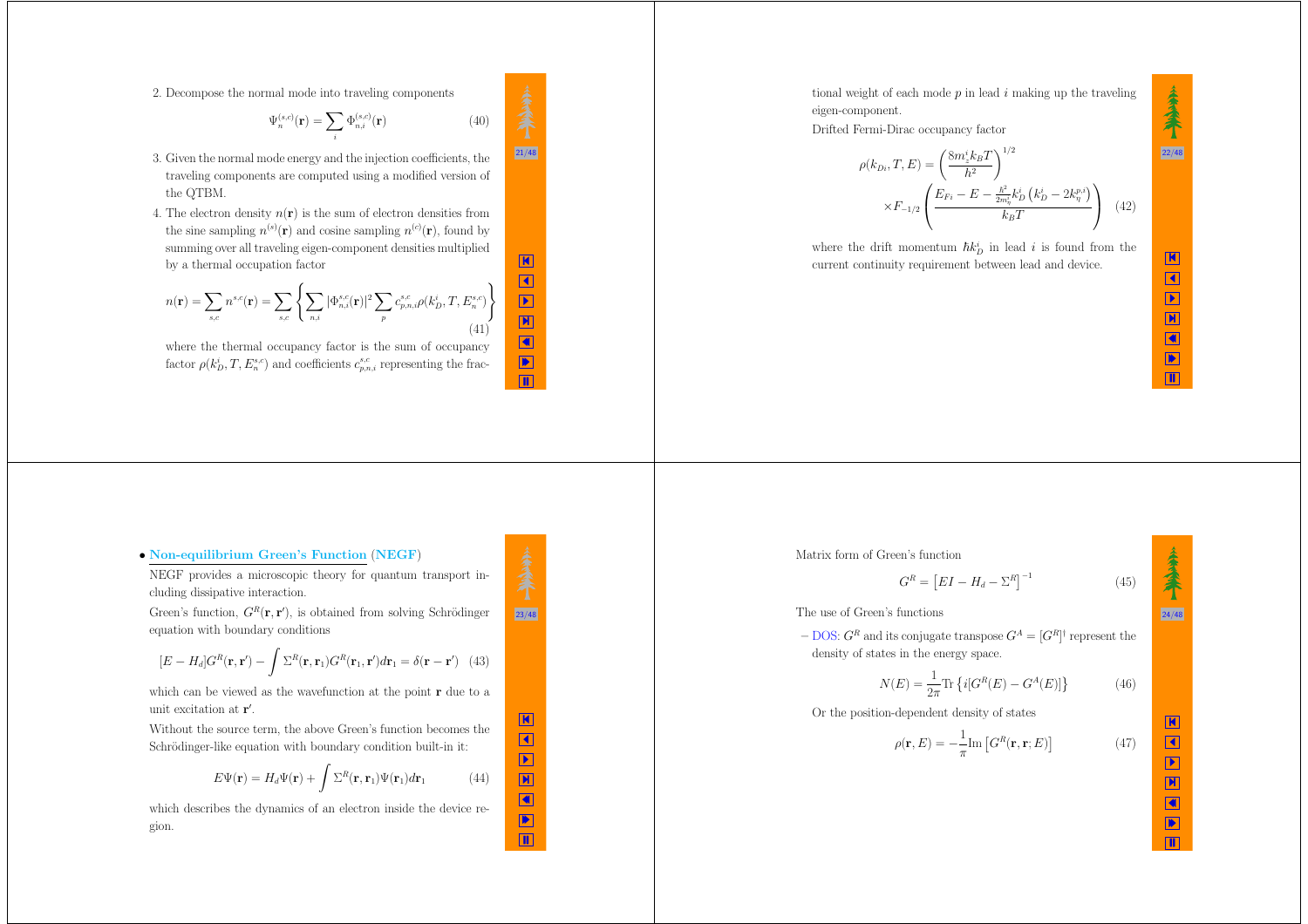

Figure 3: DOS on the cross-section  $(3 \text{ nm} \times 3 \text{ nm})$  of a FinFET

K  $\blacktriangleleft$  X ◀ ▶ Щ

 $|27/48|$ 

K  $\blacktriangleleft$ Þ

 $\frac{1}{4}$ ▶ Щ **–** Carrier concentration: can be expressed using the so-called correlation function *G<sup>n</sup>*:

$$
G^{n}(\mathbf{r}, \mathbf{r}') = \iint G^{R}(\mathbf{r}, \mathbf{r}_{1}) \Sigma^{\text{in}}(\mathbf{r}_{1}, \mathbf{r}'_{1}) [G^{R}(\mathbf{r}', \mathbf{r}'_{1})]^{*} d\mathbf{r}_{1} d\mathbf{r}'_{1} \quad (48)
$$

where  $\Sigma^{\text{in}}$  is the inscattering function related to  $\Sigma^R$  and the quasi-Fermi level on the contact as in

$$
\sum_{p}^{\text{in}}(\mathbf{r}, \mathbf{r}'; E) = f_p(E, \mu_p) \Gamma_p(\mathbf{r}, \mathbf{r}'; E)
$$
(49)

where  $p$  represents the contact (or the lead) and  $\mu_p$  is the quasi-Fermi level for that contact and  $\Gamma = i \left[ \Sigma^R - {\{\Sigma^R\}}^{\dagger} \right]$ .

$$
\Sigma^R = \Sigma^R_{\varphi} + \sum_p \Sigma^R_p \tag{50}
$$

$$
\Sigma_p^R(i,j;E) = -\frac{\hbar^2}{2m^*a^2} \sum_{m \in p} \chi_m(p_i) e^{ik_m a} \chi_m(p_j) \qquad (51)
$$

# K  $\blacktriangleleft$  $\boxed{\blacktriangleright}$ X ◀ ▶

 $\Box$ 

 $|26/48|$ 

秦秦

The carrier concentration is

$$
n(\mathbf{r}) = 2 \int \frac{1}{2\pi} G^n(\mathbf{r}, \mathbf{r}; E) dE
$$
 (52)

where the pre-factor 2 is for the spin degeneration.

**–** Current density: The current density inside the device is

$$
\mathbf{j}(\mathbf{r};E) = -\frac{i q \hbar}{2m^*} \left[ (\nabla - \nabla') G^n(\mathbf{r}, \mathbf{r}';E) \right]_{\mathbf{r} = \mathbf{r}'} \tag{53}
$$

where the gradient operator  $\nabla'$  means that it only acts on **r**'. The terminal current per unit energy is

$$
i(E) = \int \mathbf{j}(\mathbf{r}, E) \cdot d\mathbf{S}
$$
 (54)

**2D MOS Simulation using NEGF**

**–** NASA's simulation of 2D MOSFET with NEGF, including <sup>a</sup> self-consistent treatment of 2D gate oxide tunneling.





## K  $\blacktriangleleft$  $\boxed{\blacktriangleright}$ X ∢ ▶

Щ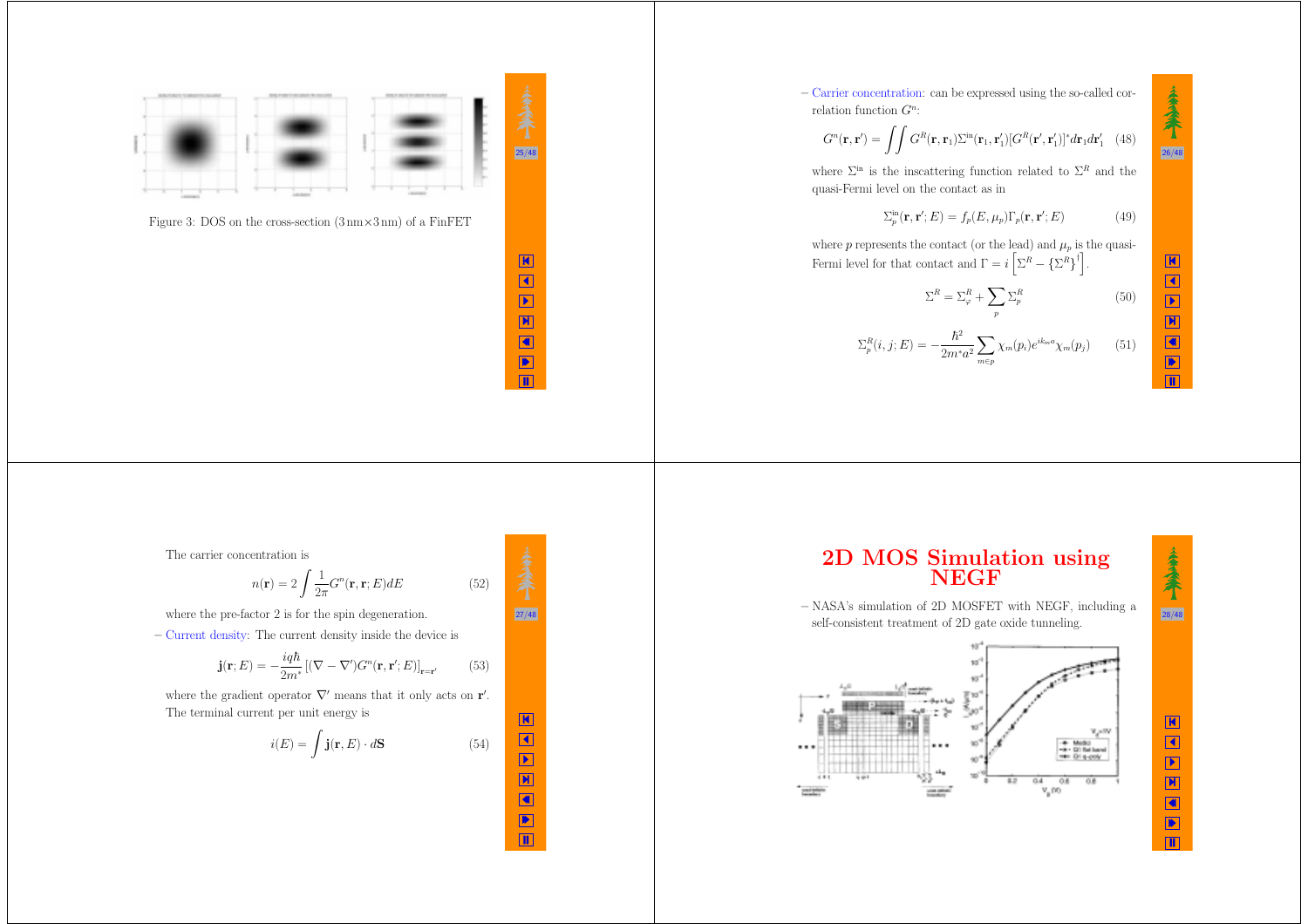



Figure 4: Electron distribution in the poly-gate region using DG and NEGF for MIT  $wtm 25$   $(L_{ch} = 25 \text{ nm}).$ 



31/48

K  $\blacktriangleleft$  $\boxed{\blacktriangleright}$ X ∢ ▶ Щ



Figure 5: FinFET structure and layout



 $\Box$ 

Figure 6: Simulation region and mesh

- Simulation details
	- **–** Separation of variables and WKB theory on *<sup>x</sup>*-direction

$$
\Psi(x, y, z) = X(x)\varphi(y, z) = e^{ik_x x}\varphi(y, z)
$$
\n(55)

**–** 2D Schr¨odinger eq. on *y*-*<sup>z</sup>* cross-section

$$
\begin{aligned}\n\left(-\frac{\hbar^2}{2m_y^*}\frac{\partial^2}{\partial y^2} - \frac{\hbar^2}{2m_z^*}\frac{\partial^2}{\partial z^2}\right)\Psi_x^i(y,z) - qV_x(y,z)\Psi_x^i(y,z) \\
&= E_{t,x}^i\Psi_x^i(y,z)\n\end{aligned} \tag{56}
$$

#### **–** Bounded states affected by different effective mass



K  $\blacktriangleleft$  $\boxed{\blacktriangleright}$ X ∢ ▶

Щ

32/48

秦秦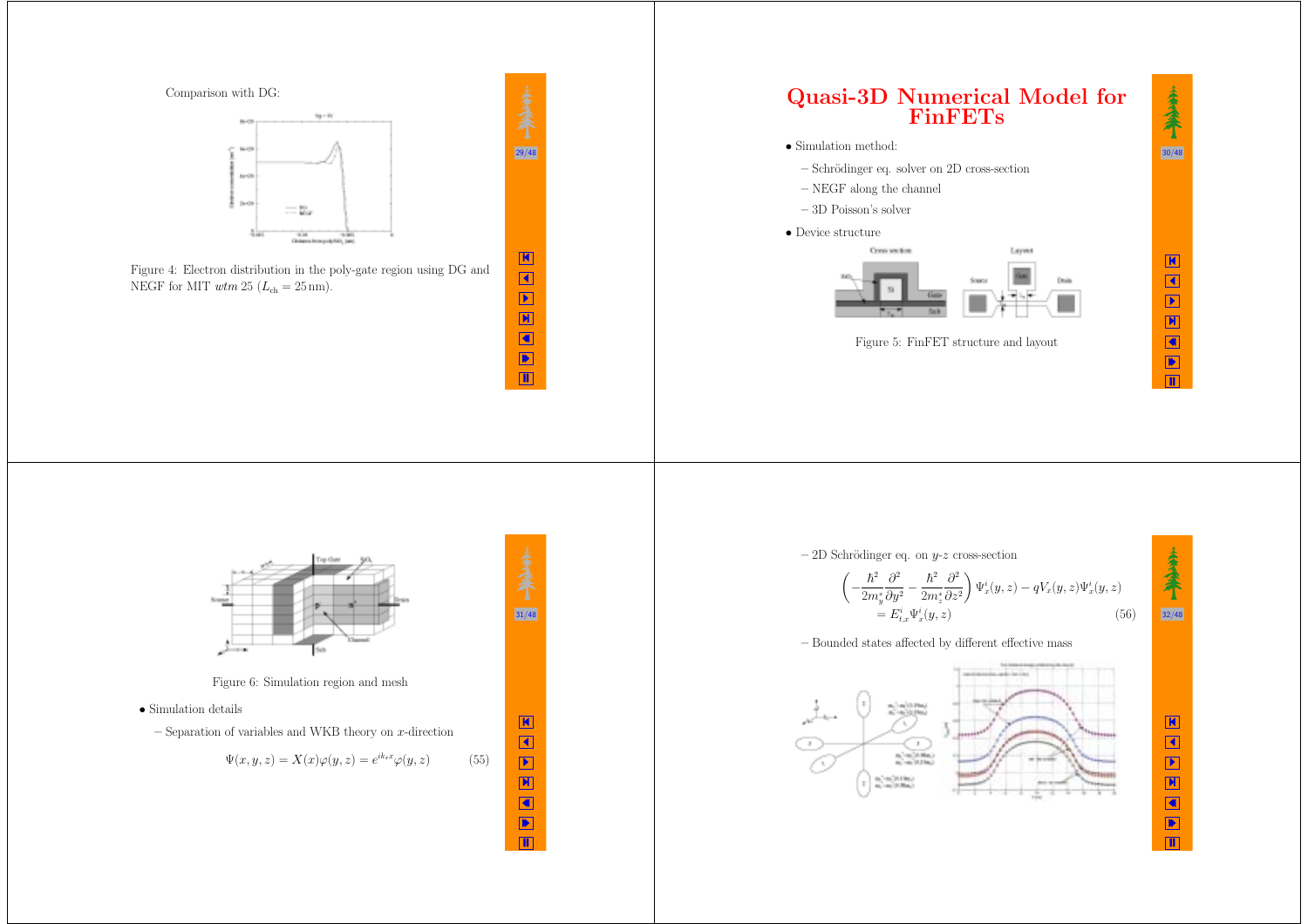

where the self-energy matrix  
\n
$$
\Sigma = \begin{bmatrix}\n\Sigma_{\text{source}} & 0 & \cdots & 0 & 0 \\
0 & \Sigma_s(1) & \cdots & 0 & 0 \\
\vdots & \vdots & \ddots & \vdots & \vdots \\
0 & 0 & \cdots & \Sigma_s(n) & 0 \\
0 & 0 & \cdots & 0 & \Sigma_{\text{drain}}\n\end{bmatrix}
$$
\n(59)  
\nFor ballistic transport (neglecting scattering),  $\Sigma_s(i) = 0, i =$   
\n $1, \cdots, n$ , and  
\n
$$
\Sigma_{\text{contact}}(E) = -\frac{\hbar^2}{2m_x^*} \frac{d^2}{dx^2} e^{ik_x x}
$$
\n(60)  
\nwhere  $k_l$  can be solved from  
\n
$$
E = E_{t,\text{contact}} + \frac{\hbar^2}{2m_x^*} \frac{d^2}{dx^2} (1 - \cos k_l x)
$$
\n(61)  
\n $E_{t,\text{contact}}$  is the eigen-energy determined by the lead (contact).



**–** The density matrix at energy *E* is

density matrix at energy 
$$
E
$$
 is  
\n
$$
\rho(E) = \frac{1}{\pi} \frac{d}{dx} [F(\mu_s - E)A_S + F(\mu_d - E)A_D]
$$
\n(62)  
\n
$$
A_S = G[i(\Sigma_s - \Sigma_s^*)]G^+, \quad A_D = G[i(\Sigma_d - \Sigma_d^*)]G^+(63)
$$
\n35/48

 $\frac{\mathbf{k}}{\mathbf{k}}$ 

N V A

**–** 2D electron density for each subband

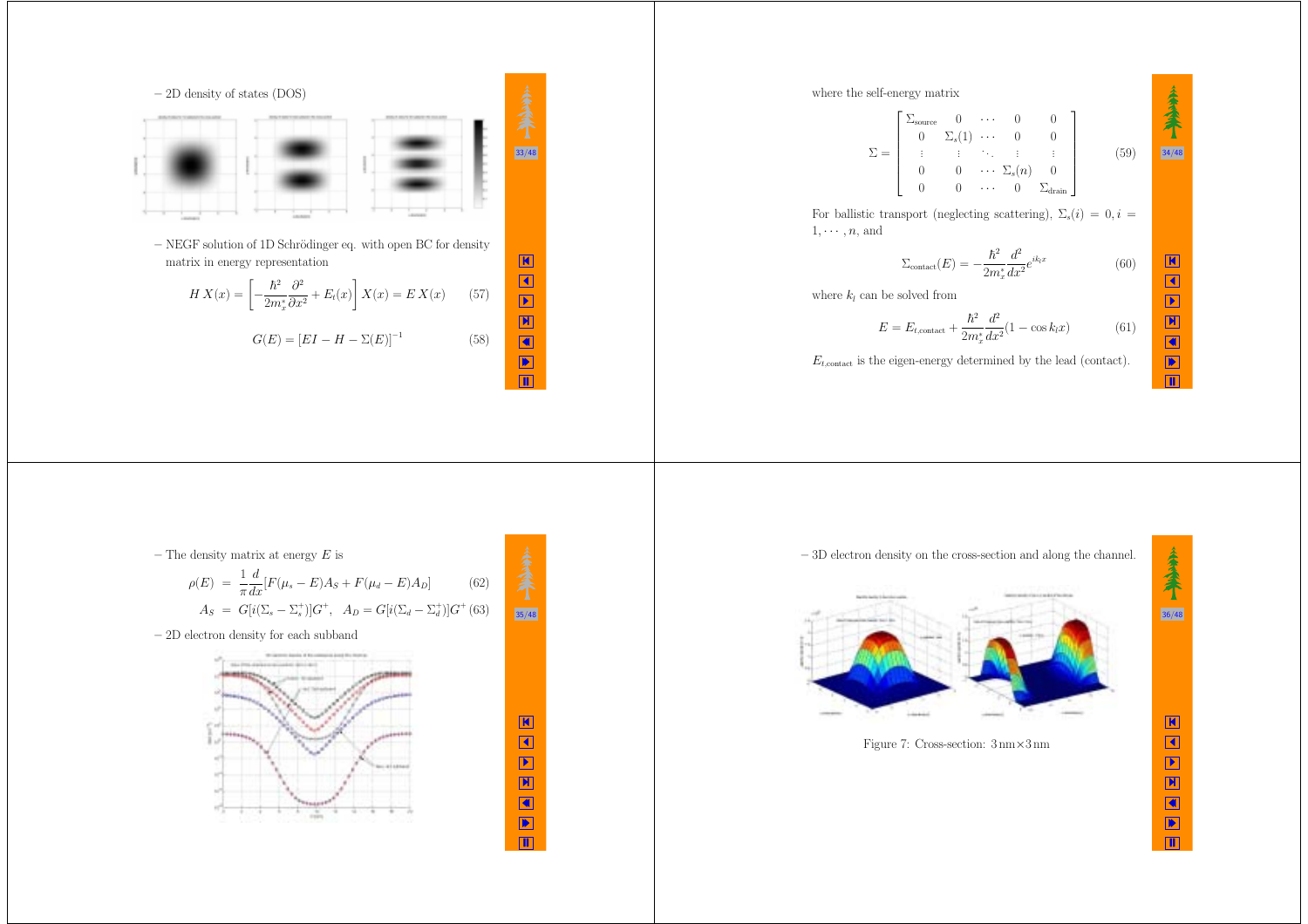

 $37/48$ 

K  $\blacktriangleleft$  X ◀ ▶  $\blacksquare$ 

39/48

K  $\blacktriangleleft$  $\hfill\blacksquare$ X ◀ ▶ Щ

 $(66)$ 



## **Ballistic MOS Model (BMM) with 2D QM Corrections**

Features:

• Ballistic carrier transport along the channel

$$
\frac{I_D}{W} = Q(0)\frac{1-r}{1+r} \left[ v_T \frac{\mathcal{F}_{1/2}(\eta)}{\mathcal{F}_0(\eta)} \right] \frac{1 - \frac{\mathcal{F}_{1/2}(\eta - U_D)}{\mathcal{F}_{1/2}(\eta)} }{1 + \frac{1-r}{1+r} \frac{\mathcal{F}_0(\eta - U_D)}{\mathcal{F}_0(\eta)}} \tag{65}
$$

where  $v_T$  is the thermal velocity,  $U_D = V_{DS}/V_T$ ,  $\eta = (E_{FS} E_{\text{max}}$ / $k_B$ *T*, and back scattering coefficient

$$
r = \frac{l}{l + \lambda}, \ l = L\left(V_T \frac{\beta}{V_{DS}}\right)^{\alpha}, \ \lambda = V_T \frac{2\mu}{v_T} \frac{\mathcal{F}_0^2(\eta)}{\mathcal{F}_{-1}(\eta)\mathcal{F}_{1/2}(\eta)}
$$

• QM corrected threshold voltage

$$
Q(0) = C_{ox} V_{g,\text{eff}}
$$

where  $C_{ox} = \epsilon_{ox}/t_{ox}$  is the gate-oxide capacitance per unit surface area and  $V_{g,eff}$  is the effective gate voltage,

$$
V_{g, \text{eff}} = \frac{2sV_T \ln\left[1 + \exp\left(\frac{V_{od}}{2sV_T}\right)\right]}{1 + 2sC_{ox}\sqrt{\frac{2\psi_S}{q\epsilon_0\epsilon_{\text{sl}}N_{\text{sub}}}}\exp\left[\frac{V_{od} - 2(V_{GS} - V_{th} - V_{\text{off}})}{2sV_T}\right]}
$$
(67)

where  $V_{od} = V_{GS} - V_{FB} - \phi_S - Q_{\text{dep}}/C_{ox}$ , *s* swing factor, and  $V_{\text{off}}$ <sup>a</sup> parameter. The key of the modeling is to find right expression for the threshold voltage

$$
V_{th} = V_{th,cl} + \Delta V_{1D,qm} + \Delta V_{pg,qm} + \Delta V_{2D,qm}
$$
 (68)

According to Natori,

$$
Q(0) \approx 2.5 \frac{qkT}{2\pi\hbar^2} \sqrt{m_t m_l} \left[ \ln\left(1 + e^{\eta}\right) + \ln\left(1 + e^{\eta - U_D}\right) \right] \tag{69}
$$

from which one can find *η*, given bias.

秦秦 40/48 K  $\blacktriangleleft$  $\hfill\blacksquare$ X ◀ ▶

Щ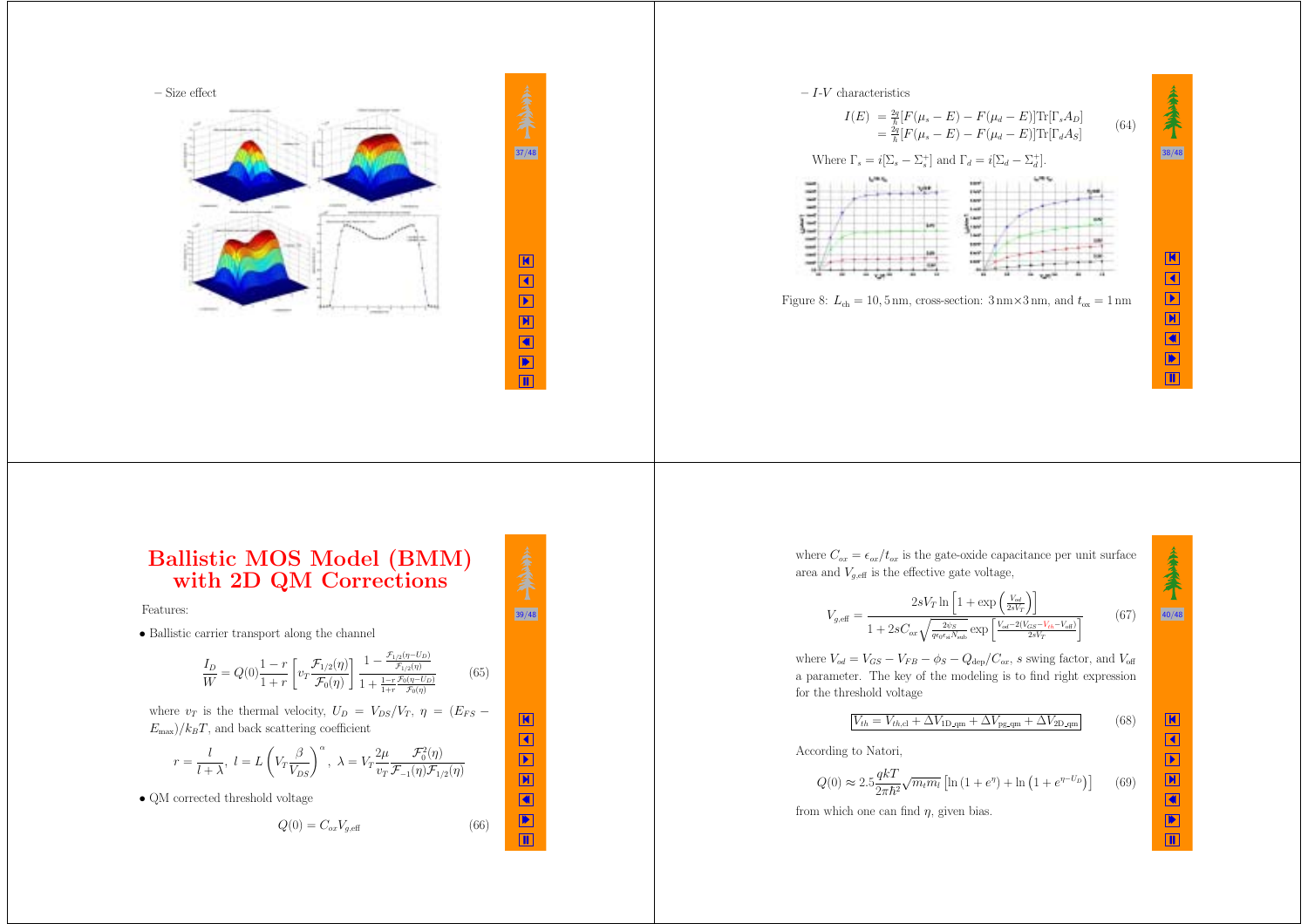